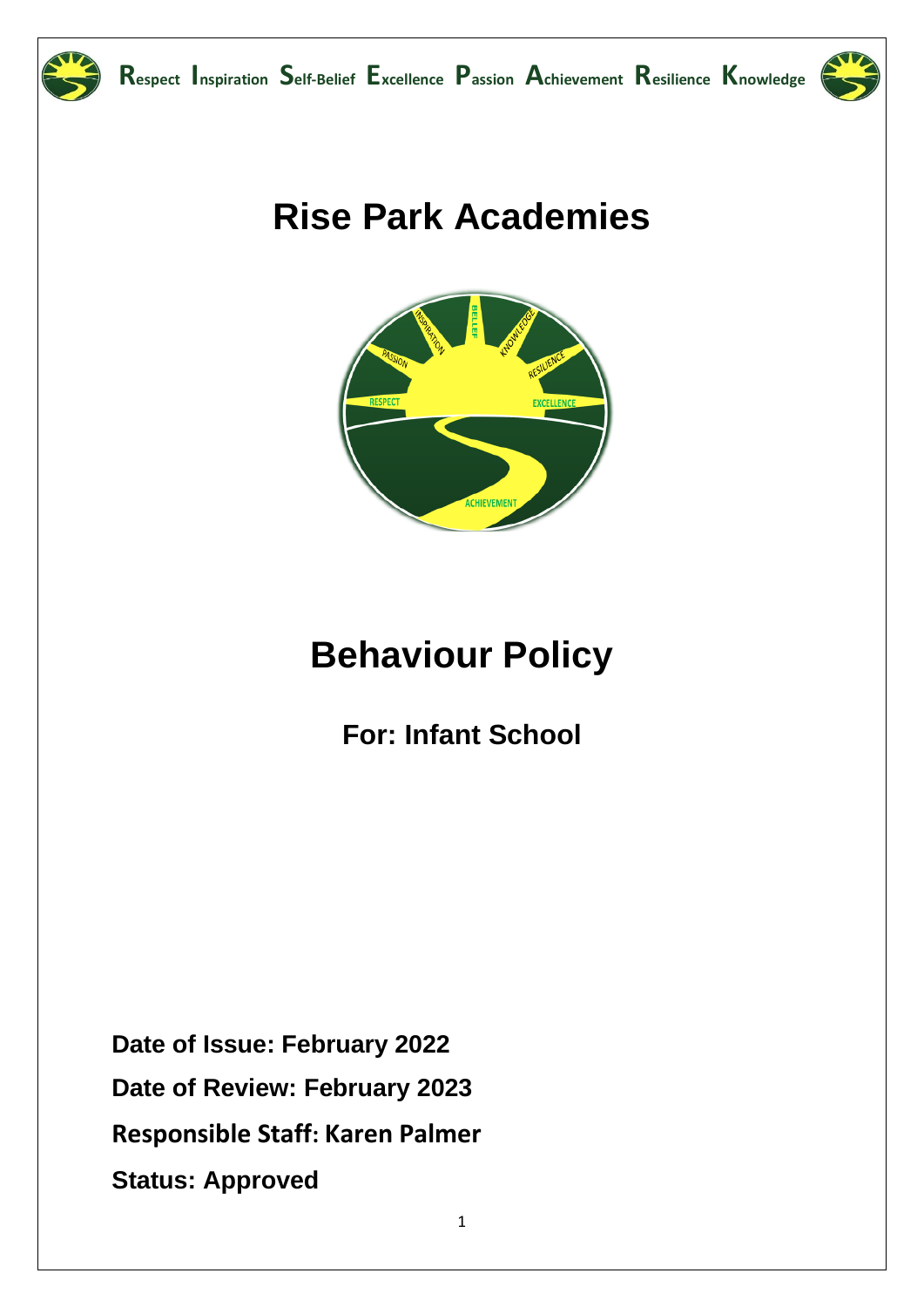

High expectations and standards of behaviour are essential in order for Rise Park Infant School to achieve its vision of being a place where children can realise their full potential, friendship thrives between children and in which there is a partnership between teacher and child based upon trust, respect and an ethos of mutual care and consideration.

The purpose of this document is to establish the principles upon which behaviour management at our school is based, and to make clear what strategies should be adopted to ensure that high standards of behaviour are achieved and maintained.

#### **INTENT**

The aims of implementing this policy are to continue to:

- develop positive relationships between children and between children and adults
- encourage children to acquire increasing independence and to take on responsibility for their own actions appropriate to their age and maturity
- foster self-esteem
- ensure consistency of approach to behaviour throughout the school
- promote high standards of behaviour which contribute towards effective learning and an organised, calm community within the school

We will be working with staff, pupils and parents to ensure that behaviour expectations are clearly understood, and consistently supported, taking account of individual needs.

We acknowledge that the recent pandemic has resulted in an increase in social, emotional and mental health concerns in some children. Some vulnerable groups such as children with a social worker and young carers, will need additional support and access to services such as educational psychologists, social workers, and counsellors. Additionally, provision for children who have SEND may need to be regularly reviewed due to continued disruption to attendance as a result of COVID 19 restrictions which may have an impact on their behaviour. For these pupils, we will be working with local agencies (such as health and the local authority) to ensure that all required services and support are in place to support them in school.

The following principles underpin our practice in implementing behaviour management strategies, and in ensuring that Rise Park Infant is an orderly, caring environment in which children feel valued, secure and able to enjoy their learning.

#### **You have the right to learn undisturbed.**

#### **I have the right to teach undisturbed.**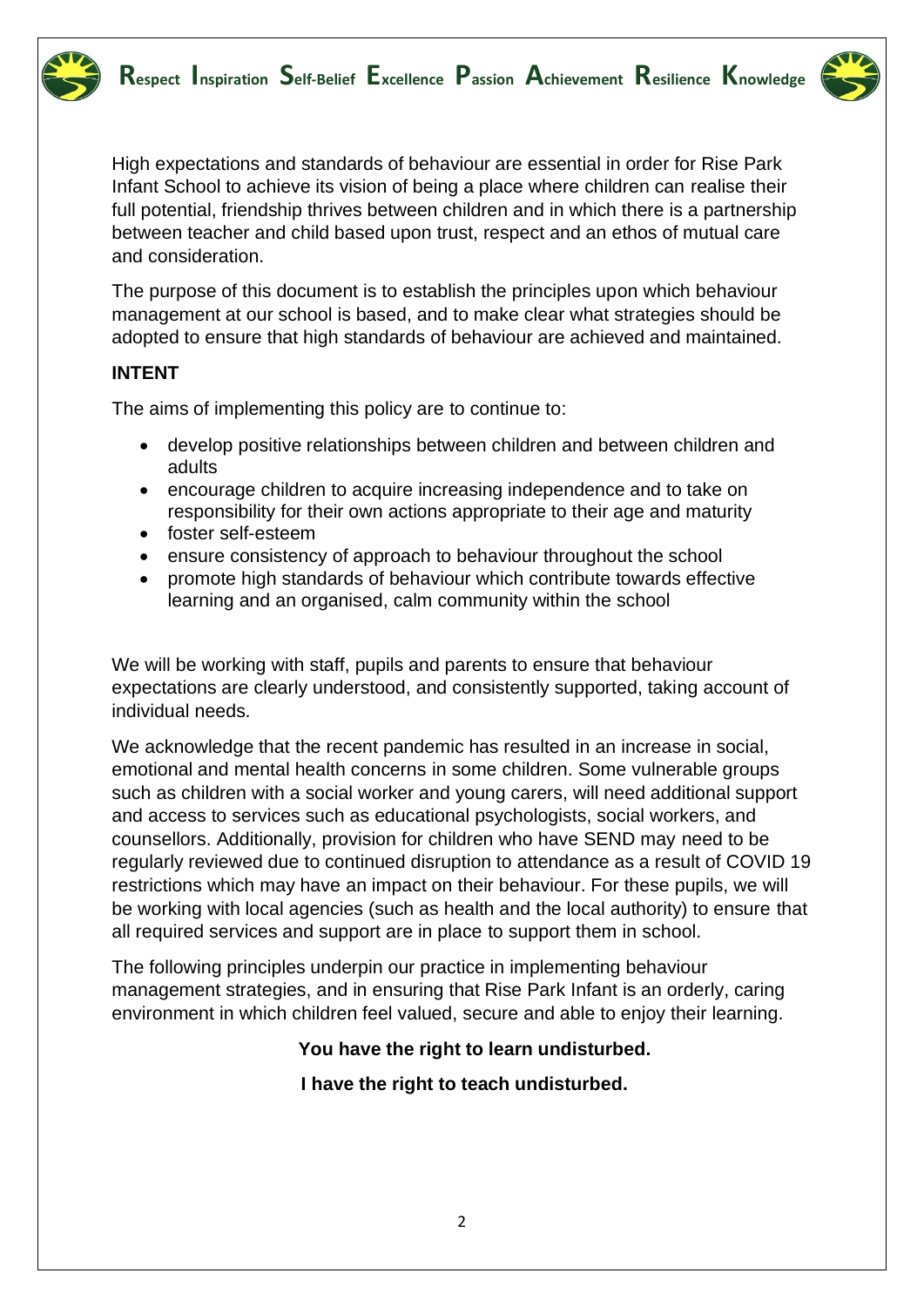

## **Respect Inspiration Self-Belief Excellence Passion Achievement Resilience Knowledge**



Children are expected to treat all adults with respect. To achieve this:

- Every adult should demonstrate a genuine care and respect for each child as an individual, modelling the quality of relationships that they expect from the children themselves – this applies to their relationships with other adults as well as with children.
- Positive reward and praise are at the heart of the school's ethos as recognition of good conduct is more effective than correction of misconduct.
- Everyone will be encouraged to take responsibility for their behaviour, following the policy, and making informed choices and decisions.
- There are clear consequences, both rewards and sanctions, linked to the golden rules.
- The consequences are fairly and consistently applied to all children according to their individual needs
- In all circumstances, the teacher remains calm and does not respond to misconduct in an aggressive or uncontrolled manner.

### **WHOLE SCHOOL RULES**

Five core "golden rules" are central to behaviour expectations around school, in

classrooms, the dining hall, corridors and playgrounds. They are:

At Rise Park Infant School we always do our best to:

- 1. Be kind, honest, friendly and polite to others.
- 2. Follow instructions straight away.
- 3. Show respect for others through our actions and through our words.
- 4. Work hard and be a helpful member of our school family.
- 5. Take care of our school and others' property.

#### **IMPLEMENTATION – REWARDS**

Good behaviour is recognised through rewards and positive praise. At Rise Park Infant School we put much emphasis upon the rewarding of good behaviour rather than the punishment of bad behaviour.

To do this in class, we use many strategies, which include:

- Verbal praise/pupil responsibility as an incentive/reward
- Stickers/Dojos
- Feedback to parents/ Head of School Award
- Celebration certificates linked to our learning powers/ Sun/ Rainbow/ Pot of Gold commendation certificates.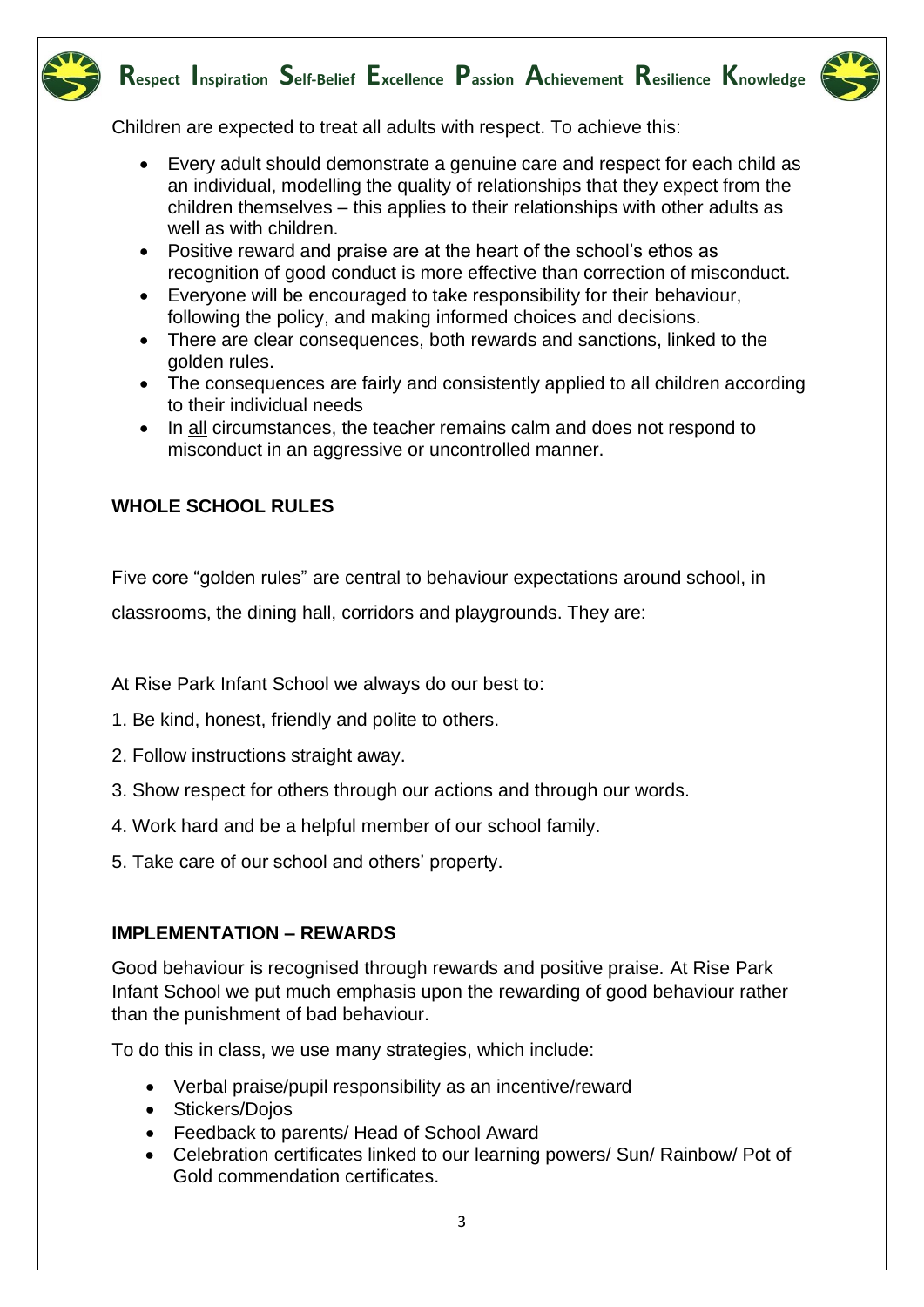



- Golden Time
- Class Targets
- Promoting Good Manners

Each KS1 class also works together to achieve 'Golden Time' which takes place on a Friday Afternoon for half an hour.

A weekly Celebration Assembly is held to celebrate children's achievements such as positive behaviour or good work. A certificate linked to one of our eight learning powers is awarded to individuals to mark this. The school creed is recited to promote good behaviour and respect for each other. (Appendix 3)

Dojos are given out by the staff for positive behaviour at playtimes and lunchtimes. These will be counted during celebration assembly. The class with the highest number of dojos for the week will be awarded an extra 5-minute playtime.

Additionally, a soft toy (Murray the Monkey) will be brought into Assembly each Friday and will be awarded to the class who exhibits the best assembly behaviour. This class will keep the toy for the rest of the following week.

Children are often given designated roles and responsibilities within the school such as Reading Champions, School Councillors, Digital Leaders, Eco Warriors, Meeters and Greeters as well as taking on classroom responsibilities. All children with a specific role are expected to be positive role models for Rise Park.

Each class has a chart showing a pot of gold, rainbow, sun, cloud and rain. All children's names are placed on the sun every day. Exceptionally good behaviour is rewarded by the child's name being placed on the rainbow and then onto the pot of gold resulting in a small certificate being awarded to take home.

#### **IMPLEMENTATION – SANCTIONS**

If a child chooses not to observe a school rule, then a consequence or sanction must follow.

A child's name may be moved down to the cloud for unacceptable behaviour or occasionally to the rain for more serious or repeated incidents.

Sanctions should be simple to administer in order to keep disruption of the lesson to a minimum and should follow the school behaviour policy. At no time should they be psychologically demeaning or humiliating.

Sanctions should be applied as soon as possible, preferably on the day they are administered, although this may not always be practical. Once given, a sanction must not be withdrawn.

A verbal warning will be given before a child's name is moved to the cloud. This will be explained by discussing why the warning was given, and what will happen if it continues.

'I am now giving you a warning because….'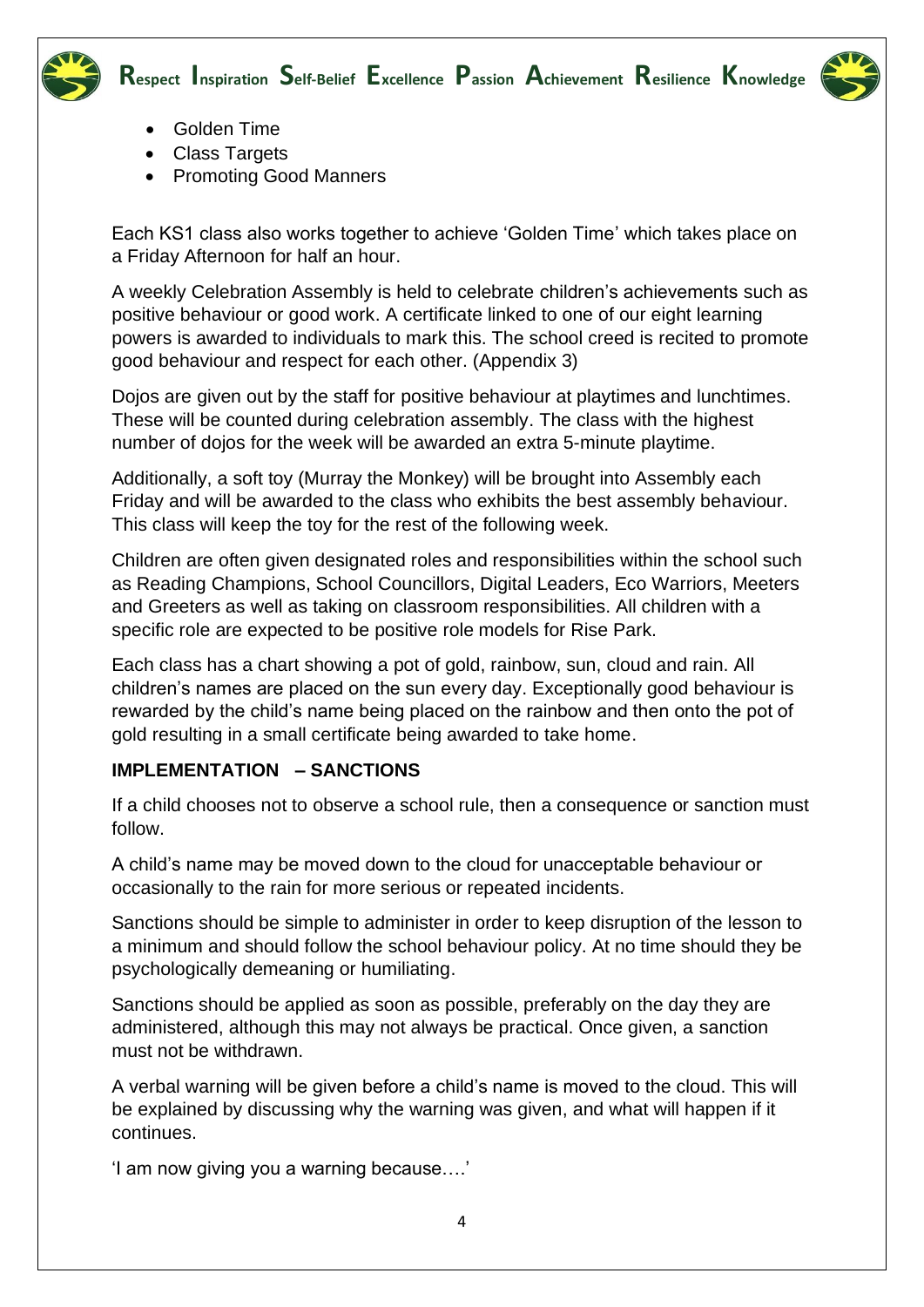



The child will be asked to think about their behaviour and be reminded as to what was said/or done by them.

There may be an occasion when a child needs to be placed straight onto the rain cloud. This is to be used only when the child's behaviour is deemed to be serious enough to not go through the warning/steps procedure. This may involve:

- Pushing/pinching another child
- Spitting
- Using unkind words

This process starts again each day and is not rolled over from the previous day.

Repeated incidents of poor behaviour may result in a home/ school communication book being set up to keep parents informed and enable them to work alongside the class teacher to address and improve behaviour.

#### **Lunchtime/ Playtime**

The process to be followed is:

- Verbal warning
- 3 minutes time out on time out bench
- 5 minutes time out on time out bench
- MDA manager and class teachers to be informed at the end of session
- Further incidents to be referred to the year group leader
- If behaviour continues refer to the Deputy Headteacher then Head of School

The MDA manager will meet with Midday supervisors at the end of the lunchtime session and record any significant misbehaviour in the playground incident log. Class teachers will be notified where necessary. The Deputy Headteacher and Head of School will be informed of persistent incidents of unacceptable behaviour so that individuals can be monitored and the behaviour addressed accordingly. This may include regular observations and additional support from the inclusion managers.

Playtime behaviour issues will be reported to class teachers by duty staff and addressed using the behaviour chart.

#### **EXCLUSION**

Exclusion from school will only be used as a final resort when the behaviour is extreme. Instances of when exclusion may be necessary include:

- Serious use of foul and abusive language towards another child or adult.
- Serious physical aggression or violence towards another child or adult.
- Persistent refusal to cooperate, resulting in disruption to the learning and/or well-being of other children.
- Leaving the school premises without permission, posing a safety risk to the child concerned and potentially to other children.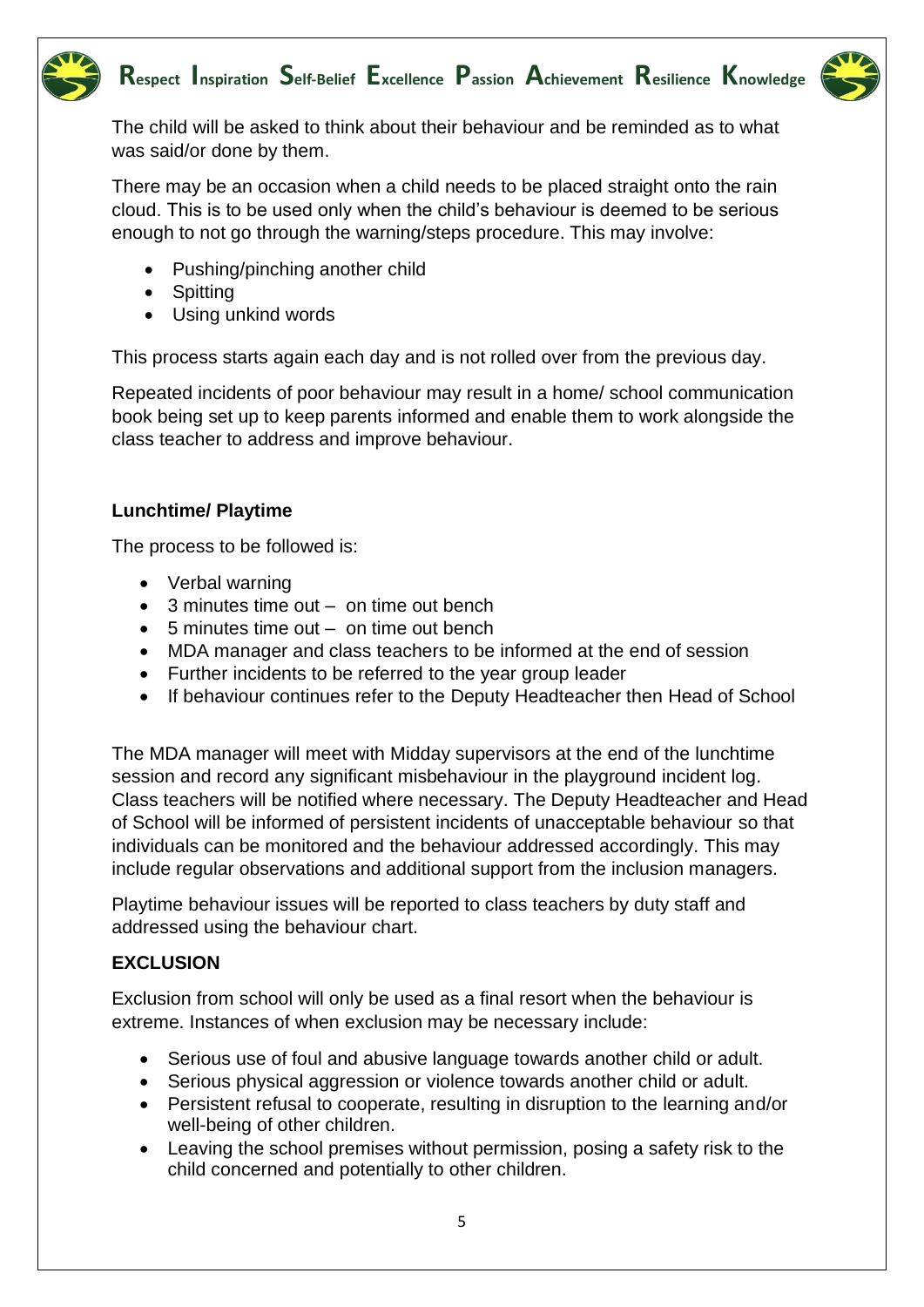



• Intentional damage of school property.

The length of fixed-term exclusions will directly relate to the severity of the behaviour.

In all cases of exclusion, Governors will be informed and they will receive a termly report on the number and nature of exclusions.

Should exclusion become necessary on a regular basis the school will contact the Area Education Officer and seek active support from the BSS (Behaviour Support Service) if this has not already been undertaken.

The decision to permanently exclude will only be made when all other available resources and strategies have been exhausted, and it is clear that this step would be in the best interests of the other children in school.

#### **IMPACT**

High expectations of behaviour are reflected in all areas of school life and children feel happy, safe and confident in the school environment. Behaviour for learning continues to be a strength of the school and is reflected in the respect children have for each other and the mutual respect between pupils and staff.

Staff are given the support they need to manage more complex behaviours and external agencies are involved where appropriate. The school works in partnership with parents, sharing and celebrating achievements and addressing areas of concern together to overcome any barriers which children may be experiencing.

A focus on positive behaviour results in children aspiring to this rather than negative behaviour. Leaders at all levels are responsible for behaviour and work together to support each other and the pupils.

## **Appendices:**

- 1. Behaviour Chart
- 2. Child friendly version of Behaviour chart
- 3. School Creed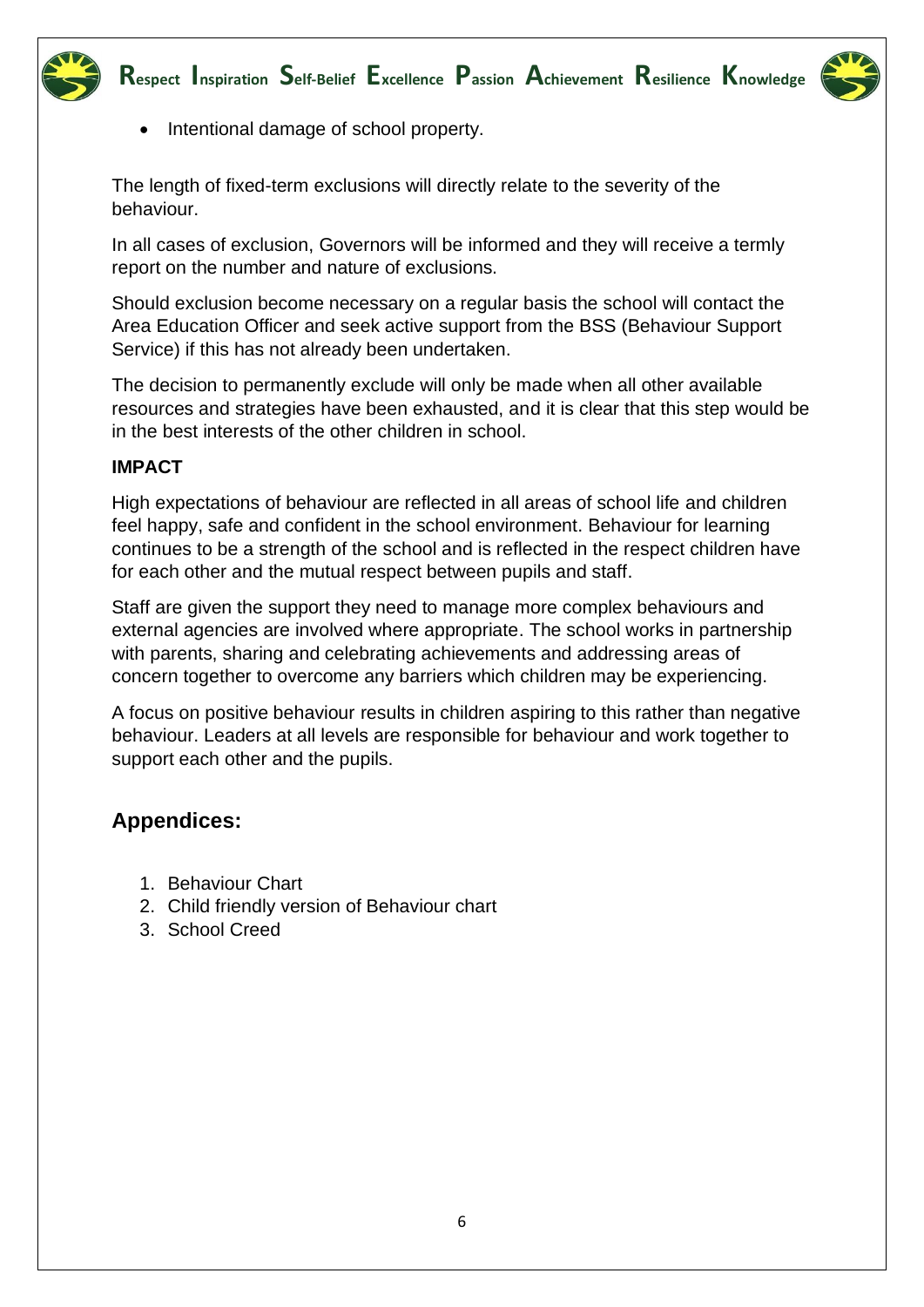

Rain cloud

Persistently breaking the rules (Reason for being on the cloud continues)

Examples for straight to rain cloud

Not keeping hands/feet to ourselves; drawing on someone's work

10 mins of play missed Parent informed by the teacher and written in the class behaviour book

The following behaviour to be referred to the Year Group Leader:

Physical, aggressive behaviour

Inappropriate language used (following warning)

Name in the class behaviour log x3 in a week

7 teacher/ Year Group Leader dependent on reasons for behaviourIn this instance the Year Group Leader will speak to children and contact parents where appropriate. Should this behaviour be repeated then it will be referred to the Head of School who will arrange a meeting with the parents. Golden time to be missed for reflection – time to be decided by the class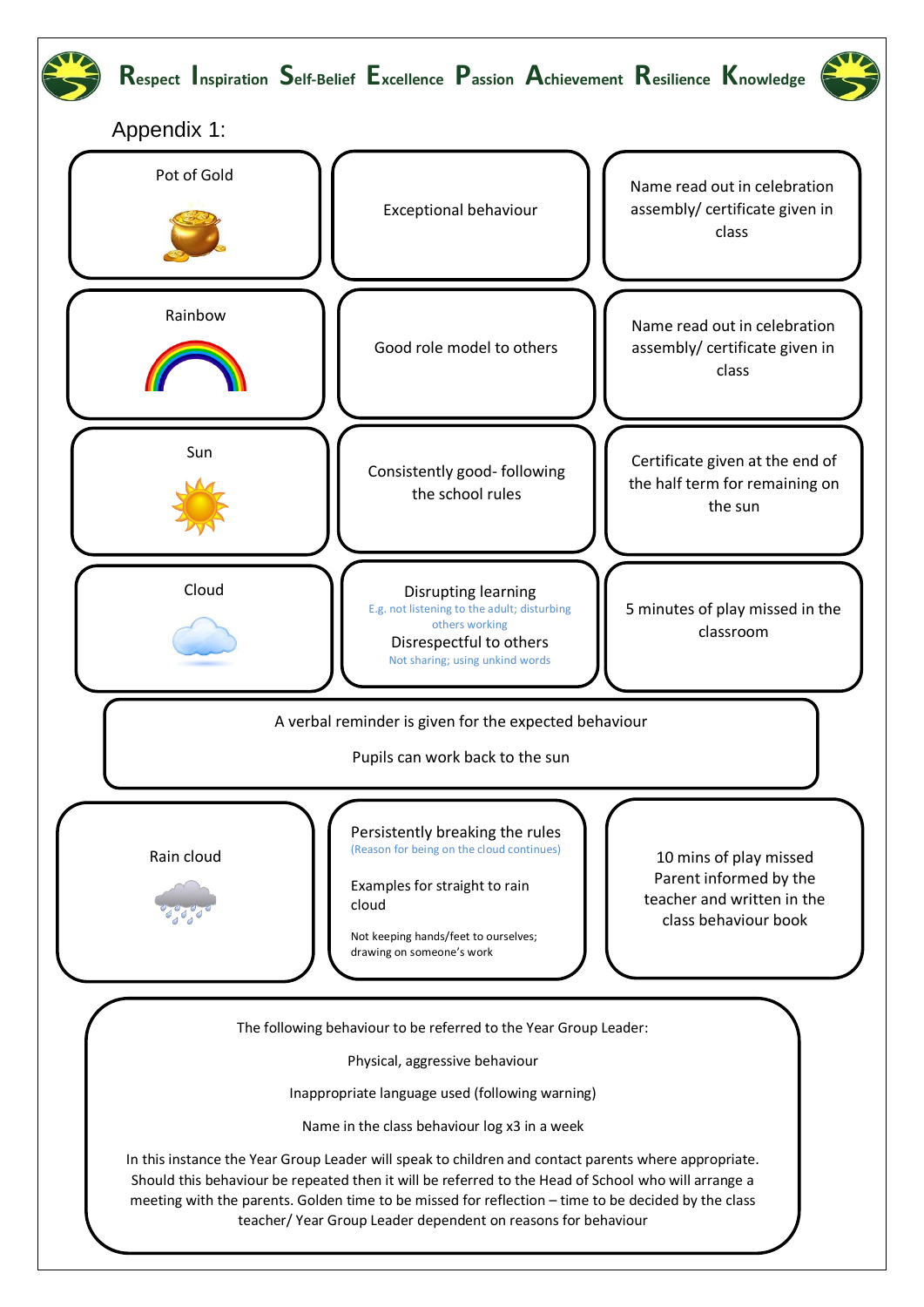

Appendix 2:

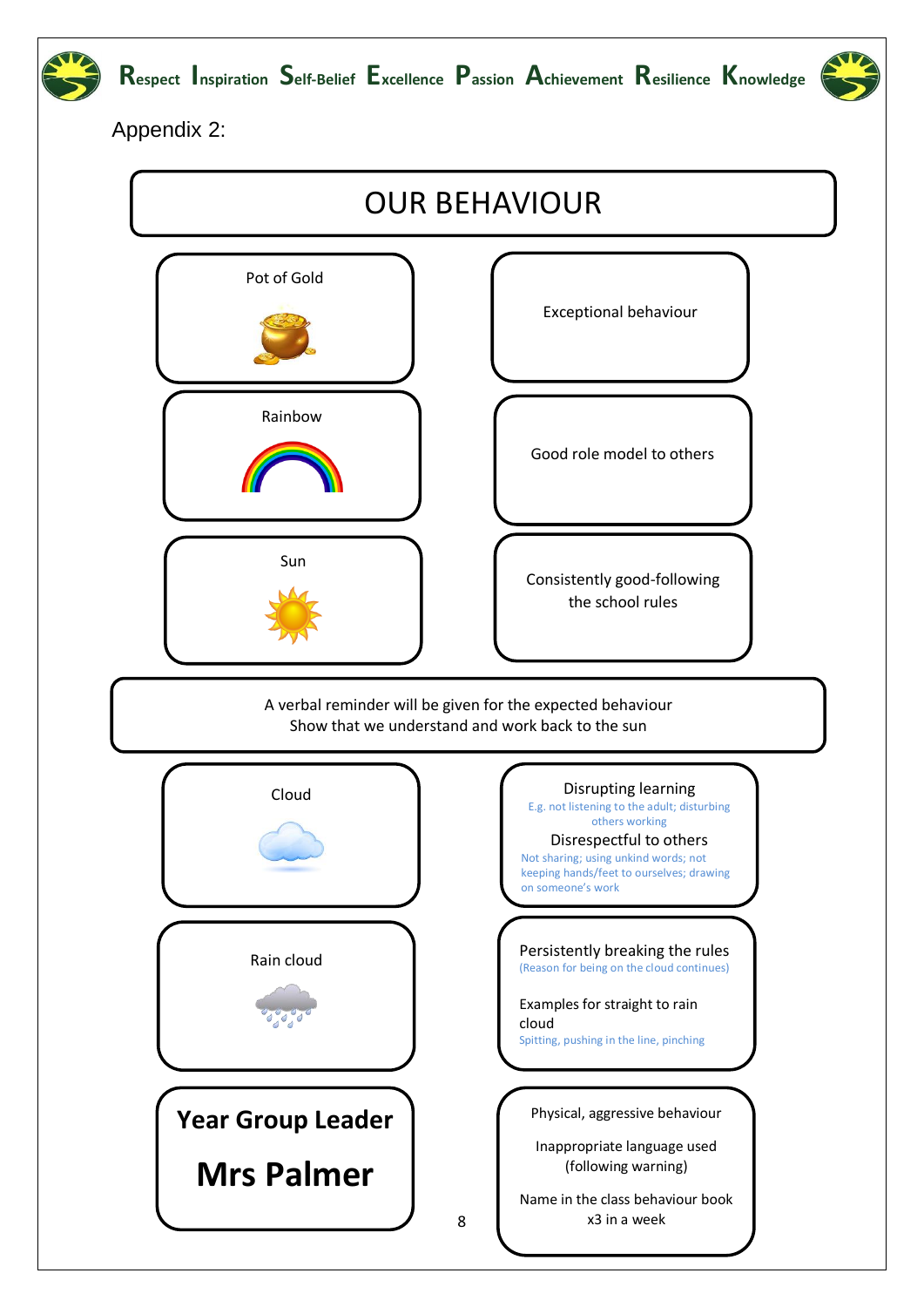

Appendix 3:



# **Our School Creed**

This is our school, Let peace live here, Let love abide here, Love of one another, Love of man-kind, Love of life itself, And love of God. Let us show respect, Have belief, And strive for excellence.